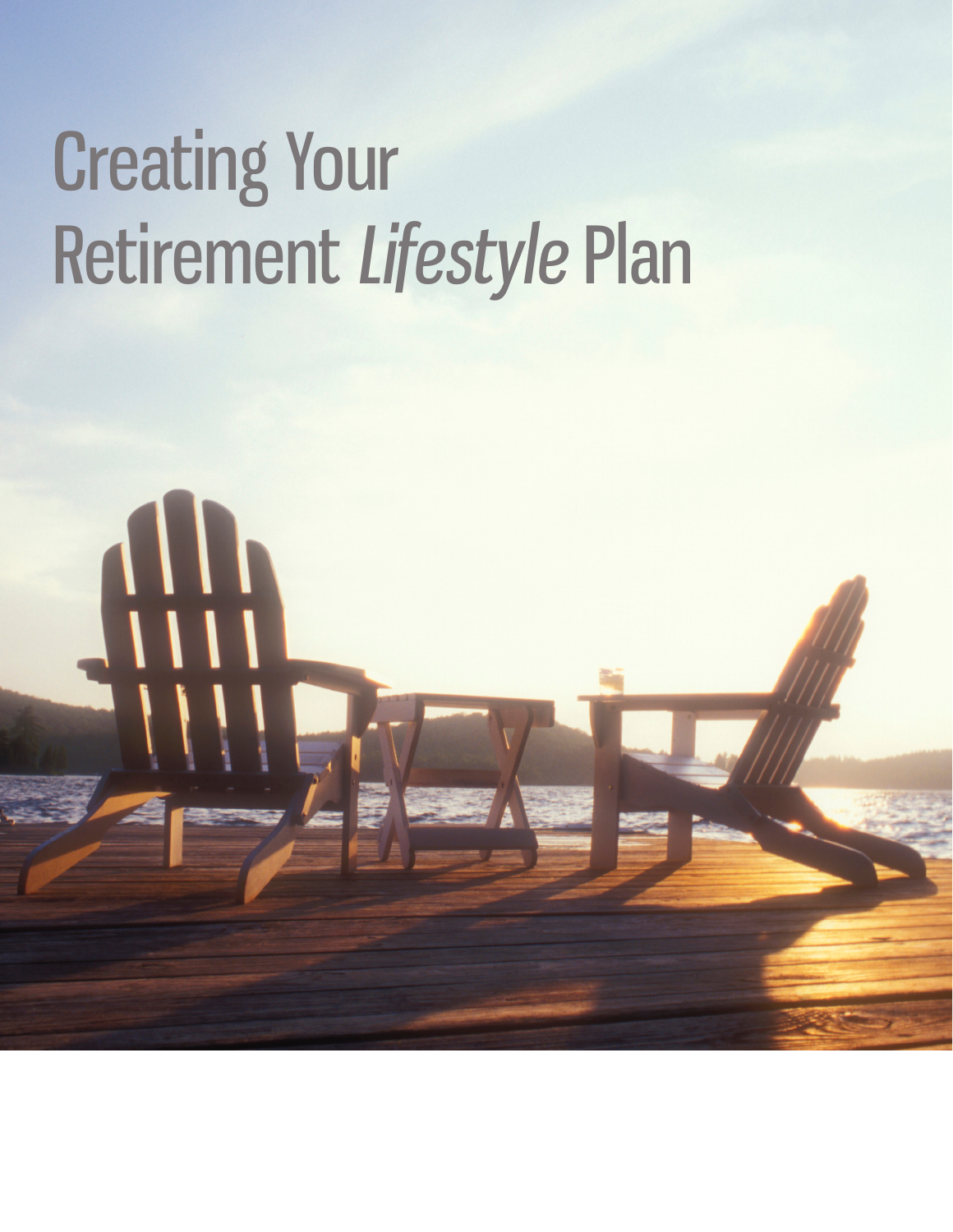## Personal Information

|                          | Client $1$ (C1)           |  |    |                                 | Client 2 (C2)   |  |        |                   |
|--------------------------|---------------------------|--|----|---------------------------------|-----------------|--|--------|-------------------|
| Name                     |                           |  |    |                                 |                 |  |        |                   |
| Date of Birth            |                           |  |    | Gender $\Box$ M $\Box$ F $\Box$ | $\sqrt{2}$      |  | Gender | $\Box$ M $\Box$ F |
| <b>Employment Income</b> |                           |  | or | Retired                         |                 |  | or 11  | Retired           |
| <b>Business Owner</b>    | $\Box$ Y $\Box$ N         |  |    |                                 | $\Box Y \Box N$ |  |        |                   |
| <b>Marital Status</b>    | <b>State of Residence</b> |  |    |                                 |                 |  |        |                   |



#### Retirement Age *- if retired skip to Lifestyle Goals*

When would you like to retire? Enter your Target Retirement Age. Then, indicate how willing you are to delay retirement beyond that age, if it helps you fund your Goals.

|                                                                 |                                                                         | Client 1                | Client 2 |                                                                                  |                                                                        |  |
|-----------------------------------------------------------------|-------------------------------------------------------------------------|-------------------------|----------|----------------------------------------------------------------------------------|------------------------------------------------------------------------|--|
| <b>Target Retirement Age</b>                                    | Age:                                                                    |                         |          | Age:                                                                             |                                                                        |  |
| How willing are you<br>to retire later to attain<br>your Goals? | $\Box$ Not at All<br>$\Box$ Slightly Willing $\Box$ Very Willing        | $\Box$ Somewhat Willing |          | $\Box$ Not at All                                                                | $\Box$ Somewhat Willing<br>$\Box$ Slightly Willing $\Box$ Very Willing |  |
| <b>What order of Retire-</b><br>ment do you prefer?             | $\Box$ Both retire in the same year.<br>$\Box$ Either can retire first. |                         |          | $\Box$ Only Client 1 can retire first.<br>$\Box$ Only Client 2 can retire first. |                                                                        |  |

### Lifestyle Goals

Add a Lifestyle Goal for each significant purchase or activity that will make your Retirement satisfying and enjoyable. Lifestyle Goals are above and beyond what you need to pay the basic expenses of day-to-day living. Rate the importance of each Goal on a scale of 10  $\leftrightarrow$  1. This will identify your goals by Needs (10, 9, 8), Wants (7, 6, 5, 4), and Wishes (3, 2, 1).

|             | <b>Most Common Goals</b> |                | <b>Other Goals</b>    |              |
|-------------|--------------------------|----------------|-----------------------|--------------|
| Car         | College                  | Wedding        | New Home              | Celebration  |
| Travel      | Home Improvement         | Major Purchase | <b>Start Business</b> | Provide Care |
| Health Care | Gift or Donation         | Leave Bequest  | Private School        |              |

| Importance<br>High Low | Description       | Year | <b>Start</b><br>At Retirement |                | <b>Target</b><br>Amount | How Often   | How Many<br><b>Times</b> |
|------------------------|-------------------|------|-------------------------------|----------------|-------------------------|-------------|--------------------------|
| $10 \leftrightarrow 1$ |                   |      | C1                            | C <sub>2</sub> |                         |             |                          |
| 8                      | e.g., Ann's Lexus | 2015 |                               |                | \$35,000                | Every 4 Yrs | 5                        |
|                        |                   | 2012 | $\circ$                       | $\circ$        |                         |             |                          |
|                        |                   |      | $\overline{O}$                | $\circ$        |                         |             |                          |
|                        |                   |      | $\overline{\mathsf{O}}$       | O              |                         |             |                          |
|                        |                   |      | $\circ$                       | O              |                         |             |                          |
|                        |                   |      | O                             | $\circ$        |                         |             |                          |
|                        |                   |      | $\circ$                       | $\circ$        |                         |             |                          |

## Retirement Living Expense

This Goal is for your basic day-to-day living expenses (e.g., food, clothes, utilities, etc.) during retirement. Be sure you don't "double count" any expenses. For example, if you entered a separate Goal for a car, don't include the purchase cost of this car in your Living Expense, but do include all operating expenses (e.g., gas, taxes).

**Retirement Living Expense** <del>\$</del> 0 0 0r □ Use Program Estimate